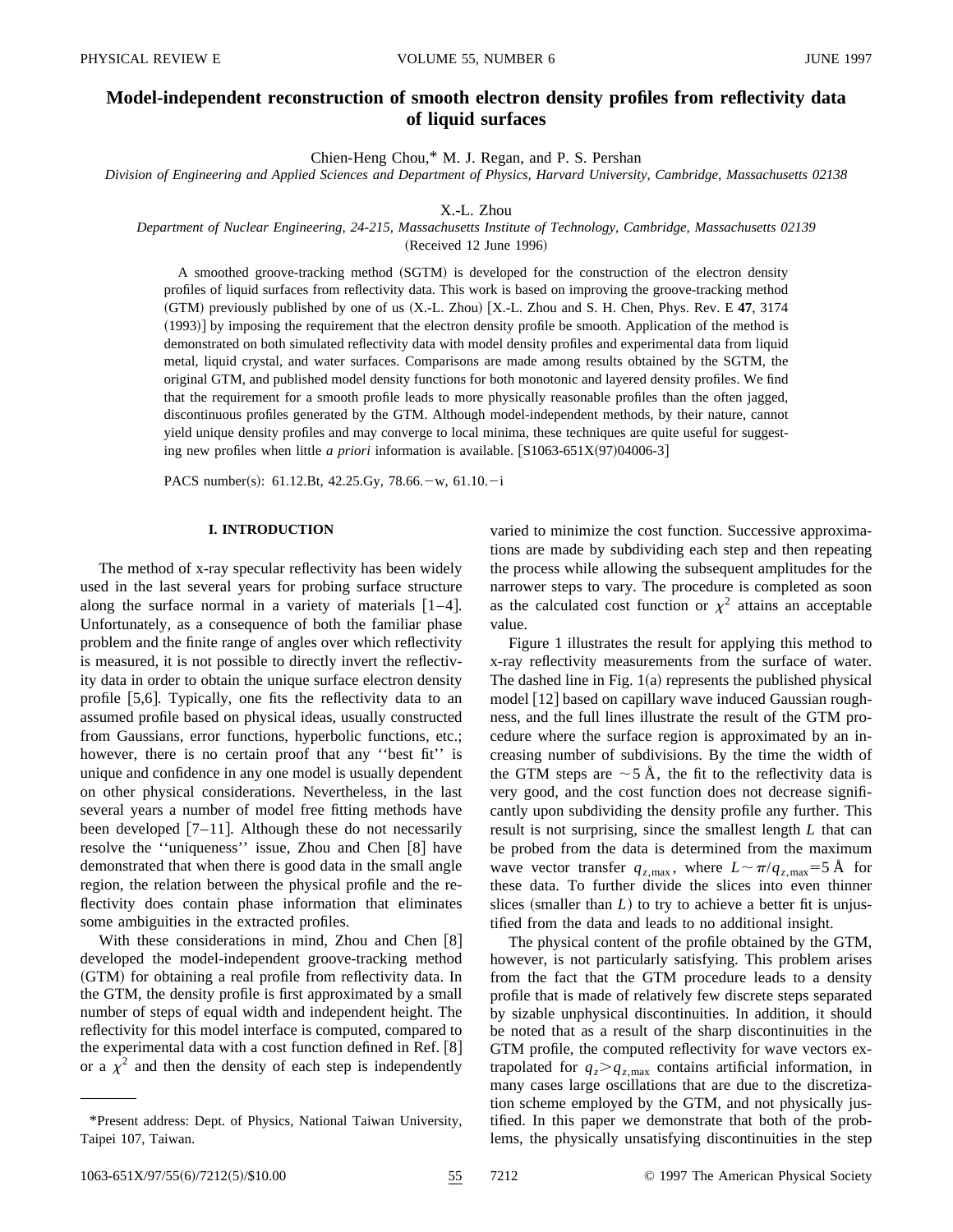

FIG. 1. (a) Density profiles obtained by the GTM for  $N=1, 2, 4$ , and 8 layers (solid line) compared to the model profile of pure water (dashed line). (b) Reflectivity data for water compared with the reflectivity computed for the profiles shown in  $(a)$ .  $(c)$  Variation of cost function with the number of layers *N*. For  $N > 8$ , there is no significant improvement in the fit to the data.

model and the discrepancies at large  $q_z$ , can be eliminated by requiring that the density profile be smooth.

The importance of obtaining a smooth profile has been discussed by Pedersen and Hamley [9]. In this approach, the density profile is parameterized using either cubic splines or a series of sine and cosine terms. The coefficients are then related to the reflectivity data and determined by constrained nonlinear least-squares methods. In these methods, a smoothness factor has to be inserted in the equations to help the equations converge to a meaningful solution. In fact, it is also a smoothness criterion that we propose here for the GTM method. Either of these model-independent methods works very well in that they obtain *a profile* that will represent the observed reflectivity without assuming any particular functional form of the density profile. Obviously, they present a powerful method to extract meaningful information from any given reflectivity data and may provide useful suggestions for new models. However, it should be pointed out that model-independent profiles are inherently nonunique  $[5,6]$ , and there is no guarantee that these profiles, or any others, have converged to an absolute, rather than to a local, minimum.

# **II. SMOOTHED GROOVE-TRACKING METHOD** †**13**‡

The mathematical basis of the GTM is discussed in detail in the work of Zhou and Chen  $[8]$ . We demonstrate here how



FIG. 2. SGTM approach to obtain a smooth electron density profile of a water surface from the  $N=8$  GTM fit of Fig. 1. (a) Outline of the procedure for fitting with the SGTM. ''1*s*'' refers to the first smoothing operation, and ''1*s*-*g*'' refers to the application of GTM to 1s (notation similar for subsequent iterations). By the 7th iteration, the smoothed profile is very similar to the published fit. (b) Variation of the cost function with the application of the smoothing and GTM procedures. The two converge at approximately the 7th iteration.

a straightforward modification of that method can be applied to construct a physically more appealing, smoothed profile from the GTM.

In the GTM, the maximum thickness for the surface region, where the electron density is allowed to differ from the bulk density, is arbitrarily chosen to be  $D_s$ . As a practical matter,  $D<sub>s</sub>$  can safely be chosen to be of the order of some multiple of the reciprocal of  $1/q_c$ , where  $q_c$  is the wave vector corresponding to the x-ray critical angle; however, it can be smaller if the reflectivity is a slowly varying function of  $q_z$ . The surface region  $D_s$  is divided into  $i=1,\ldots,N$  sections of thickness  $D_s/N$ , and the *N* values of the uniform density  $\{\rho_i\}$  within each layer are optimized be invoking a nonlinear least-squares procedure to minimize the difference of the cost-function and/or the  $\chi^2$  difference between the model reflectivity  $R(q_z)$  and the measured reflectivity. If the reflectivity near  $q_c$  is important, the theoretical reflectance of the *N* slices can be computed with Parratt's recurrence relation  $[14]$ , but if that is not the case, the kinematical approximation can be applied  $[15]$ . Starting from a small value of *N* the procedure is repeated with increasing *N* until the fit to the measured reflectivity satisfies some goodness criteria.

To illustrate the smoothed groove-tracking method (SGTM) consider, for example, the GTM profile for water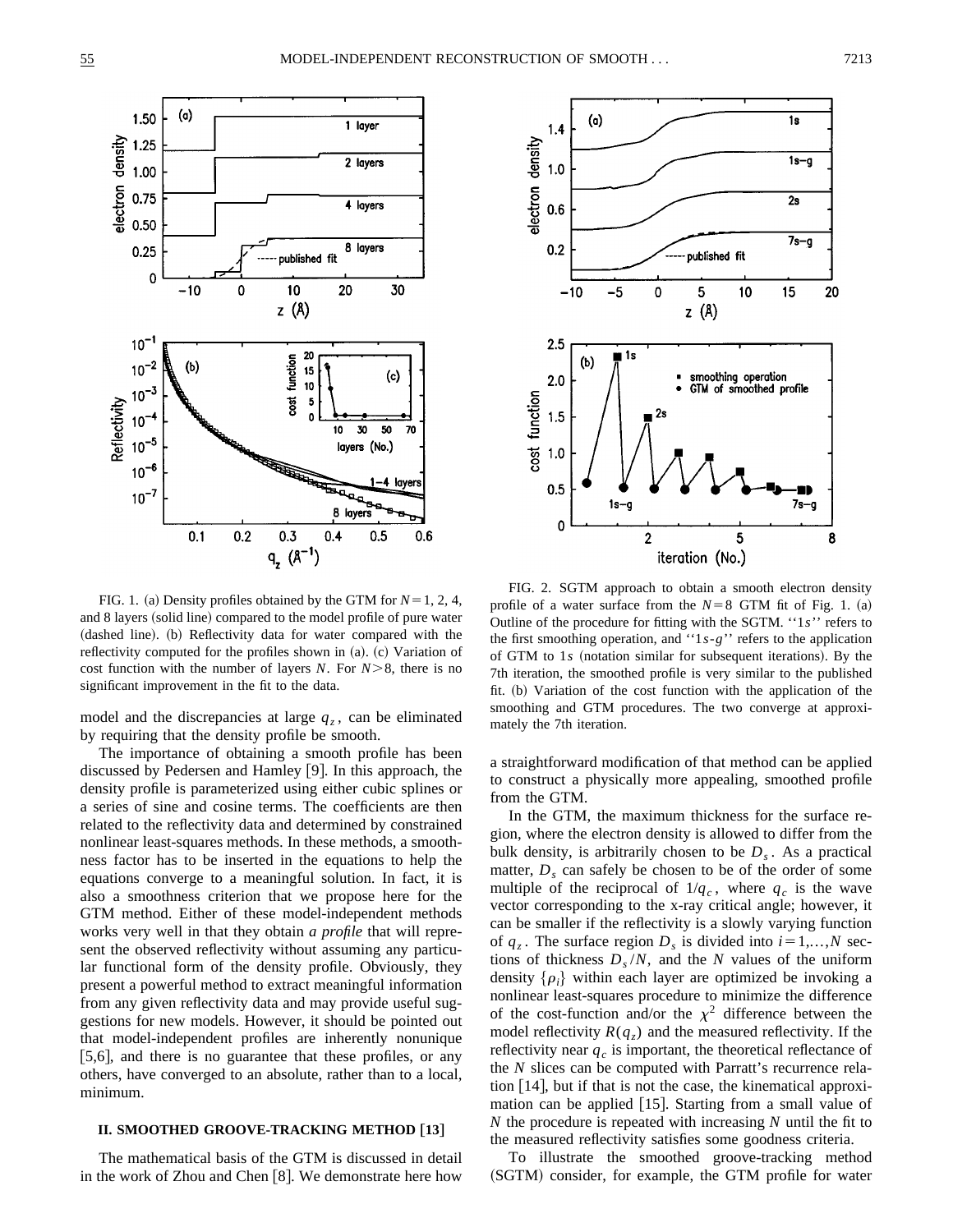

FIG. 3. (a) Density profiles for liquid gallium at room temperature obtained by the GTM  $(N=1, 32,$  and 64 layers; solid line) and compared to the model profile (dashed line). (b) Reflectivity data for Ga compared with the reflectivity computed for the profiles shown in (a). (c) Variation of  $\chi^2$  with the number of layers *N*. For  $N$  > 64, there is no significant improvement in the fit to the data.

illustrated for  $N=8$  in Fig. 1(a). There are many ways to smooth any given profile; the very simple approach that is developed and used here proceeds as follows. First, each of the original GTM layers for the water surface is further divided into an arbitrary number of layers. In practice subdivision into 16 layers has proven practical, so that the width of each sublayer is  $D_s/(16N)$ . Then, the value of the electron density in each of the sublayers  $\{\rho_{i,i+1,m}\}\$  (*m*=1...16) is altered by successive iterations in which the density within each sublayer is replaced by the average with its nearest neighbors. This smoothes the abrupt discontinuity between the original *N* layers; however, the value of the cost-function and/or  $\chi^2$  difference between this averaged profile and the data is generally increased over the value previously obtained by the GTM process with *N* uniform layers. The averaging iteration process is halted when the value of the cost function for the smoothed profile becomes equal to or less than the value obtained by the GTM process for *N*/2 uniform layers. The value of the cost function computed for the 1*s* profile is shown in Fig.  $2(b)$ , and, as expected, the consequence of the smoothing operation is to cause the fit to the data to become worse.

In the next step, this cost function, with the averaged profile, is again minimized by invoking the GTM procedure, allowing only the *N* values of  $\{\rho_i\}$  to vary. Within the GTM fitting procedure, the shape of the smoothed interface be-



FIG. 4. SGTM approach to obtain a smooth electron density profile for liquid Ga from the  $N=64$  GTM fit of Fig. 3.  $\alpha$  Profiles at different stages of the SGTM procedure. By the 18th iteration, the smoothed profile is very similar to the published fit.  $(b)$ Variation of  $\chi^2$  with the application of the smoothing and GTM procedures. The two converge at approximately the 16–18th iteration.

tween the layers is maintained by scaling the density of the sublayers  $\{\rho_{i,i+1,m}\}$  to the varying  $\{\rho_i\}$ . The best-fit profile from this iteration is shown as ''1*s*-*g*'' in Fig. 2. The value of the cost function, as indicated in Fig.  $2(b)$ , is considerably smaller than the 1*s* value although it is not significantly better than the starting value obtained by the GTM procedure. Note, however, that there are still small discontinuities in the 1*s*-*g* profile. By iterating this procedure of smoothing and fitting with the GTM approach, a stable, smooth profile is eventually obtained. The procedure is stopped when the change in the cost function between the fitted and smoothed profiles satisfies an arbitrarily set convergence criteria. As demonstrated in Fig. 2, after seven iterations of smoothing and using the GTM procedure, the profile for water is quite smooth and is very similar to the published fit. It should be noted that there are a variety of smoothing procedures that could be applied, and certain smoothing procedures might optimize the number of iterations required for the convergence illustrated in Fig. 2 for water. However, this was not investigated here and is the subject of future work.

# **III. SGTM FOR LAYERED DENSITY PROFILES**

In order to demonstrate the effectiveness of the SGTM approach, we have applied it to several problems of current interest. The SGTM works well for simple monotonic pro-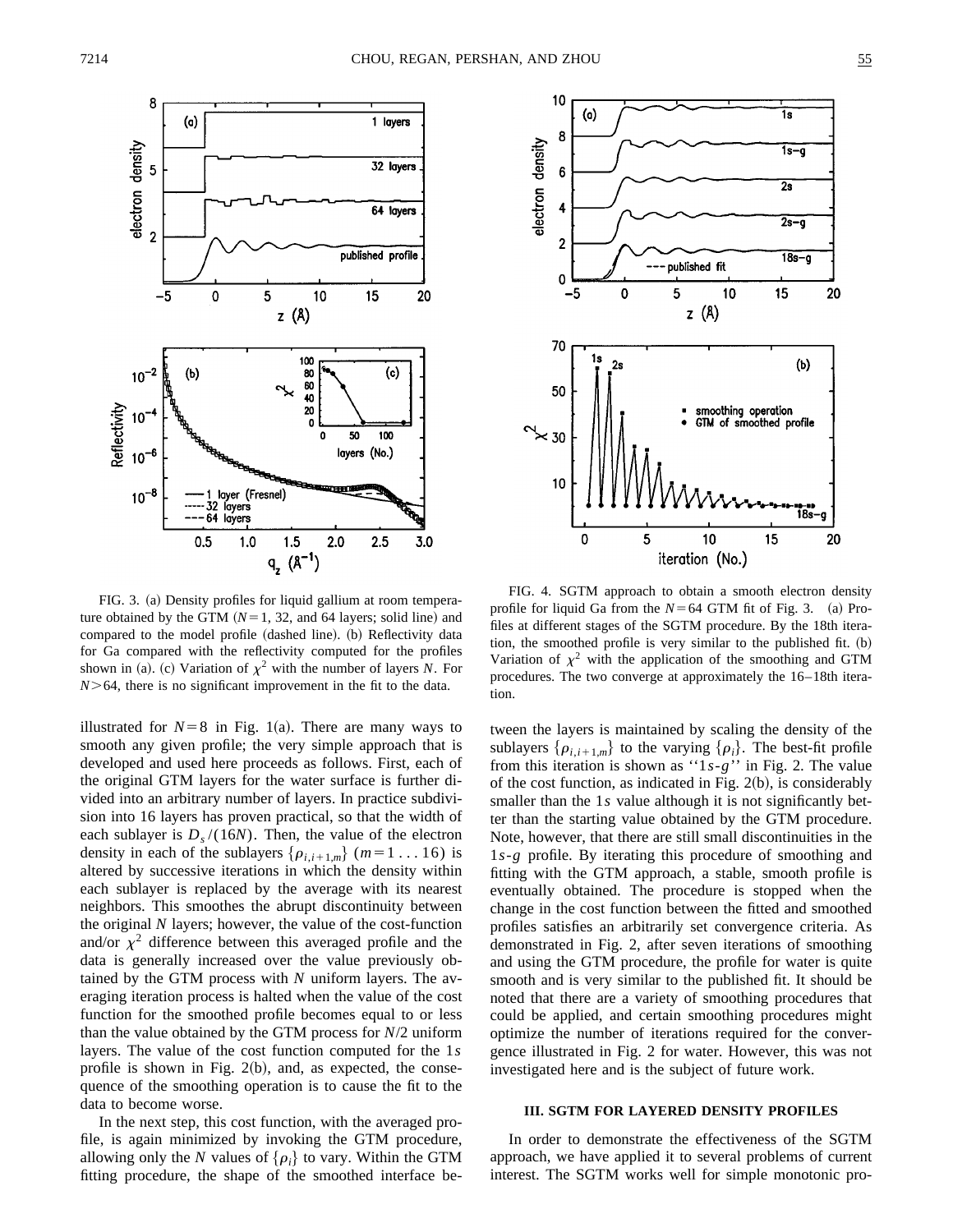

FIG. 5. (a) Summary of the GTM and SGTM results for the mercury liquid-vapor interface at room temperature. It is difficult to discern the atomic layering with the GTM profile, but the SGTM clearly demonstrates layering, converging to one of the two modeldependent profiles for liquid Hg. (b) Reflectivity data compared to the computed reflectivity for the model profiles in  $(a)$  illustrate that there is excellent agreement between the data and the GTM and SGTM profiles.

files exhibited by simple dielectric liquid surfaces  $[12]$ , as demonstrated in Figs. 1 and 2, but it also works similarly well on reflectivity data from layered density profiles. In this section, SGTM fits to simulated and experimental data are presented for liquid metal surfaces  $(Ga$  and  $Hg)$  and a liquid crystal surface. When there is layering, we show how the effectiveness of the original GTM is greatly improved with the SGTM procedure.

#### **A. Liquid gallium**

The liquid-vapor electron density profile of liquid gallium has been measured at room temperature with x-ray reflectivity  $(q_{z,\text{max}}=3 \text{ Å}^{-1})$ , leading to the observation of atomic layering at liquid metal surfaces  $[16]$ . Figure 3 shows the reflectivity computed from the published model profile  $[16]$ at room temperature, and the GTM profile for  $N=1$ , 32, and 64 layers. Due to the discrete nature of the GTM approach, jagged edges and apparent kinks make it difficult to discern the key features of the layering phenomena even though the fit to the data with  $N=64$  layers is as good as the published profile. Figure 4 shows the results of the successive application of the SGTM to the GTM profile. By 18 iterations, the  $\chi^2$  of the smoothed profile converges to that from the GTM, and there is good agreement with the published profile based on model-dependent methods.



FIG. 6. (a) Density profiles obtained by the SGTM and compared to the model-dependent profile for a liquid crystal surface.  $(b)$ The SGTM and model-dependent fit agree nicely with the reflectivity data. However, in (c) it is clear that the SGTM fits the data better near the local minima and maxima corresponding to  $q_z$  $=0.20-0.23$  Å<sup>-1</sup>. The better fit from the SGTM approach is perhaps due to the enlarged interlayer spacing of the topmost layer in (a) which the published, model-dependent fit does not have the flexibility to model (as it is constructed).

#### **B. Liquid mercury**

The SGTM has been applied successfully on experimental reflectivity data when atomic layering is present. Figure 5 shows the reflectivity data for the surface of liquid Hg  $[17]$  at room temperature along with the profiles computed from model-dependent methods, GTM, and SGTM. In contrast to liquid Ga, where the reflectivity closely follows the Fresnel theory for small  $q_z$  wave vectors, the data from the liquid Hg surface shows a deviation from the Fresnel theory near  $q_z$  $\sim$  0.5–1.0 Å<sup>-1</sup>, indicating additional surface structure on the order of  $\sim$  5 – 10 Å. This feature in the data has been considered by model-dependent methods  $(Fig. 5)$  as either resulting from a density excess above the topmost layer, leading to a density tail that extends into the vapor  $[17]$ , or from a density deficit that exists in the topmost surface layers. Since these models fit the data equally well, without supplementary information or physical reasoning it is not possible to determine the unique profile.

The GTM can reproduce the reflectivity data, but it is difficult to observe the key features in the density profile due to the sharp, jagged features in the steps. With the SGTM, we find that the reconstructed profile is in excellent agreement with one of the model-dependent profiles that have